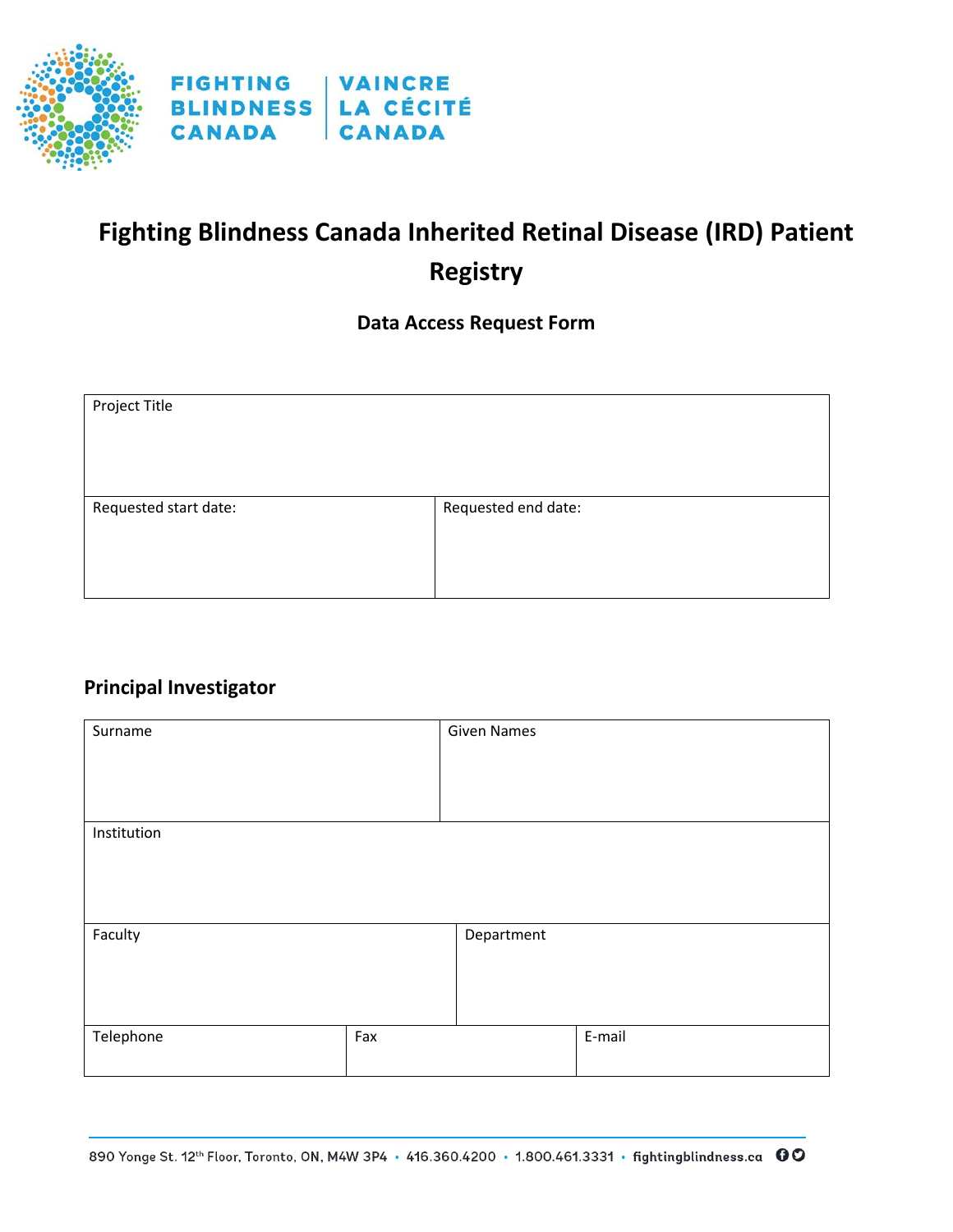



| Alternative Contact: |  |
|----------------------|--|
|                      |  |
|                      |  |
|                      |  |
|                      |  |
|                      |  |

### **Co-Investigators/ Collaborators on this Research Project**

| Name | Institution/Company |  |
|------|---------------------|--|
|      |                     |  |
|      |                     |  |
|      |                     |  |
|      |                     |  |
|      |                     |  |
|      |                     |  |
|      |                     |  |

**Research Synopsis** (pages may be added if necessary)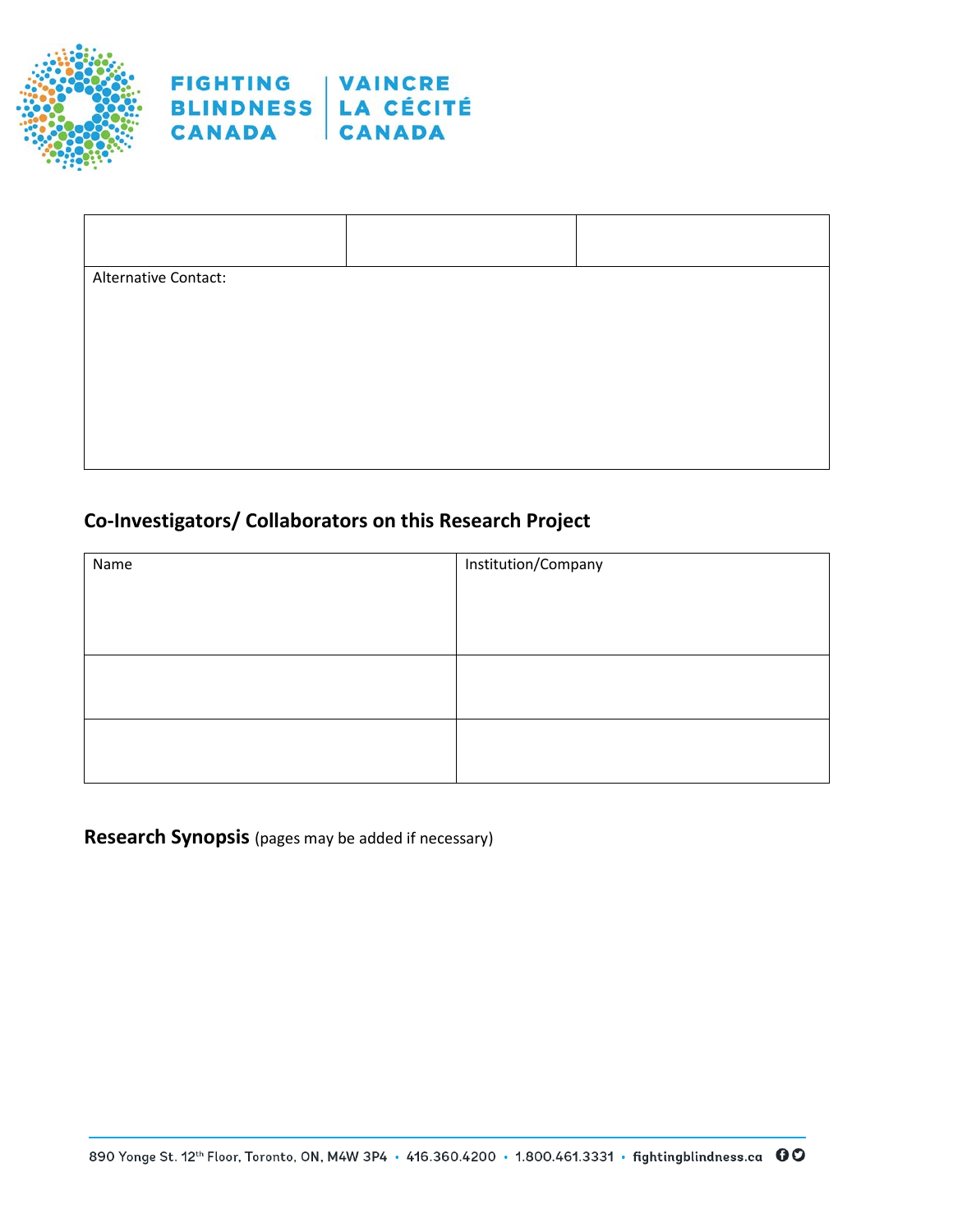



Objectives and Significant of the Project:

Brief Description of Methods:

Brief Description of Analysis Plan:

Lay Summary of the Overall Study Goal (This may be published by the FFB)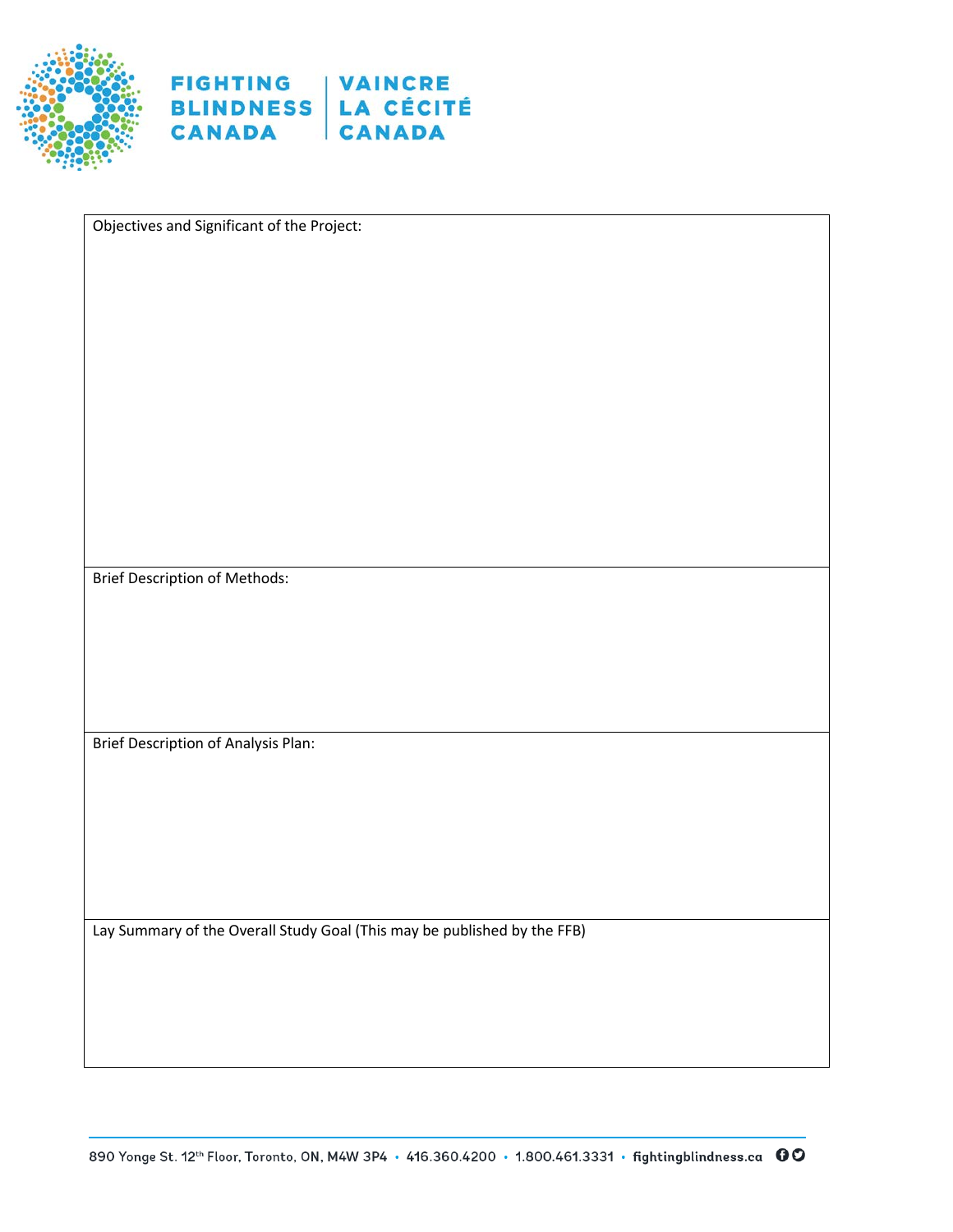



#### **Has the proposed research:**

| Undergone scientific review              | Yes        | No |                         |
|------------------------------------------|------------|----|-------------------------|
| Received REB approval review             | <b>Yes</b> | No |                         |
| Indicate REB Approval #                  |            |    |                         |
| (Please attach supporting documentation) |            |    |                         |
| Received funding support                 | <b>Yes</b> | No |                         |
| <b>Funding Source</b>                    |            |    | Grant # (if applicable) |
|                                          |            |    |                         |

Applications will be adjudicated based on:

• Scientific merit, including clinical/scientific relevance

Funding start date:  $\vert$  Funding end date:

- Experience and competency of the requesting investigators
- Compatibility with ongoing Registry studies

Successful applicants will be required to:

- Complete a Progress Report(s) on the research associated with Registry use annually or (for projects less than a year's duration) at the end of the project
- Acknowledge the support of Fighting Blindness Canada and the Fighting Blindness IRD Patient Registry in any published work resulting from Registry use
- Give credit to the Registry principal investigator(s) or designated clinicians as scientifically appropriate, based on any direct contribution they may make to the work